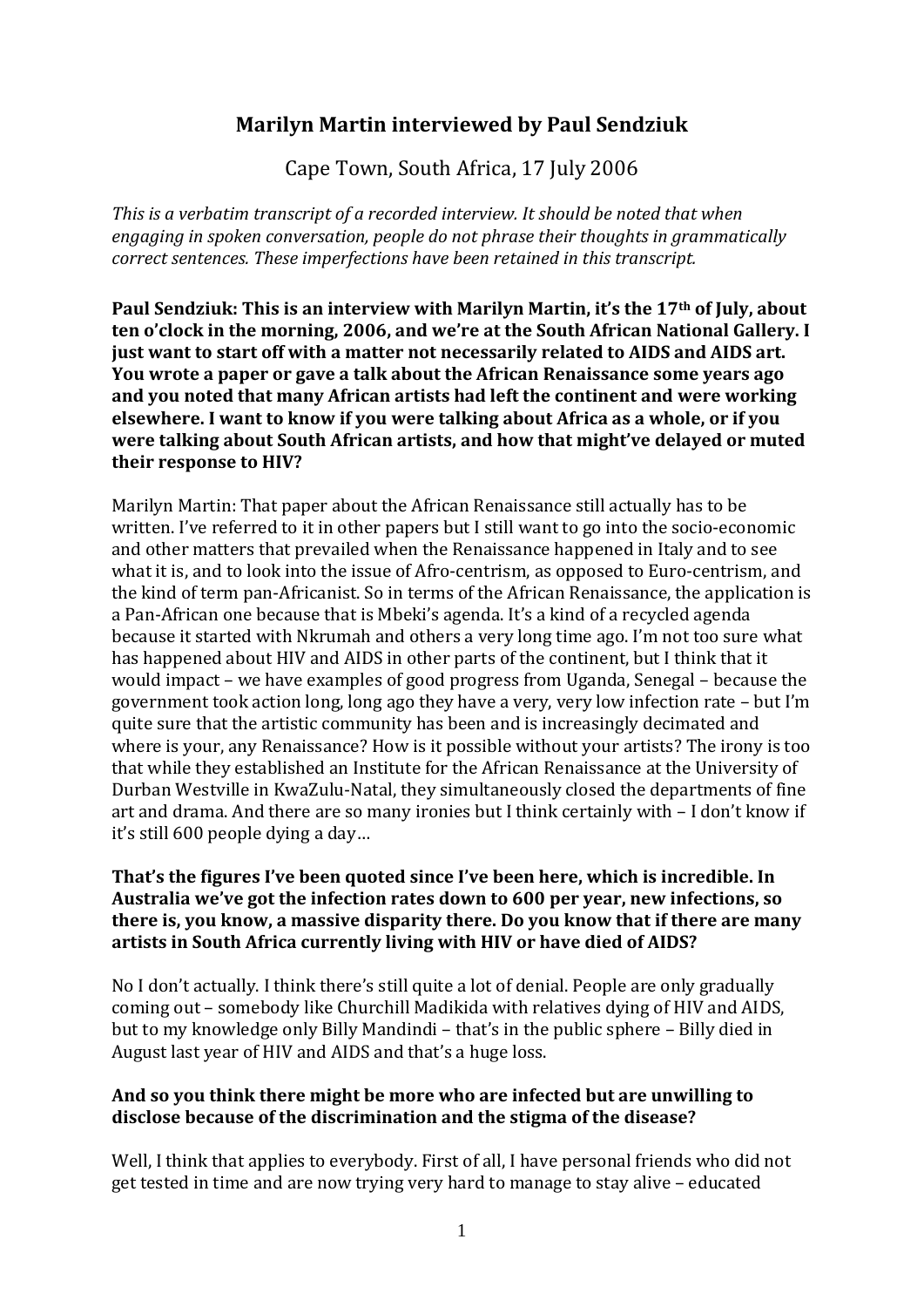people with all the information, all the knowledge but you know, there's always the – with disease, we're all "It can't happen to me," and particularly – you're a privileged, highly educated young person, you're certainly going to think "It's not going to happen to me." And then one has disclosed; he's a, kind of, and just won a prize for his book, Adam Levine, and his book *AIDS Safari.* Another, who I will not mention, has not disclosed and took a long time to even tell me that this is the case, because we also know that it doesn't show sometimes for a very long time. So I think it would apply to every single person.

## **What's your opinion of the current or the past government sponsored AIDS prevention campaigns? Just driving around the city I see billboards promoting safe sex or awareness about AIDS and I imagine there's been commercials on the television as well; what's your opinion of the kind of images that they're using, from an artistic standpoint? Do you think they're effective images? Do you think they're promoting behavioural change or could they be done in a better manner?**

The images are effective. But the images created by artists for the Artists for Human Rights portfolio, those billboards are obviously more effective because I think artists always capture and communicate things in a much more compelling and powerful way than a simple advertisement. But it really is all kind of empty while leadership in the country denies that HIV and AIDS is caused by a virus, and while there's even intervention from government in order to allow Dr Rath's impounded vitamins, that supposedly have a cure [and which are promoted above proven anti-retroviral medications], to be released; that somebody from government insisted that they be released. And, of course, somebody like Jacob Zuma who publicly states that he, first of all, had sex with a woman who's HIV positive and that he took a shower to prevent infection! He has a following of millions of people! And this is why we're not having the success rate like a country like Uganda and Senegal, to mention two African countries, that we could've had. And these predictions were made in the early '90s when we started having exhibitions and insurance companies and people who – activists – were providing the figures and nobody wanted to listen.

#### **Yeah, well it's not a matter that, "Oh, we didn't know what was happening and this is has all come upon us and by the time we got to it the infection rate was out of control."**

And I think one of my great personal disappointments in Nelson Mandela – was a person I, like most of the rest of the world, admired just above, well, certainly above any other politician living on the planet, and leader of that calibre – while he was still president, we were all asked one day to have television monitors in our public spaces and to get to whoever is around us to watch that at noon on that particular day because he was going to address the nation. Well, he didn't; he sent out Mbeki instead, who didn't at that point say that HIV, you know, he didn't declare his ideas and his feelings about HIV and AIDS. But just that Nelson Mandela delegated something that important to the then vice-president.

#### **Was it going to be an announcement just about HIV or was it a bit of a 'State of the Nation' address?**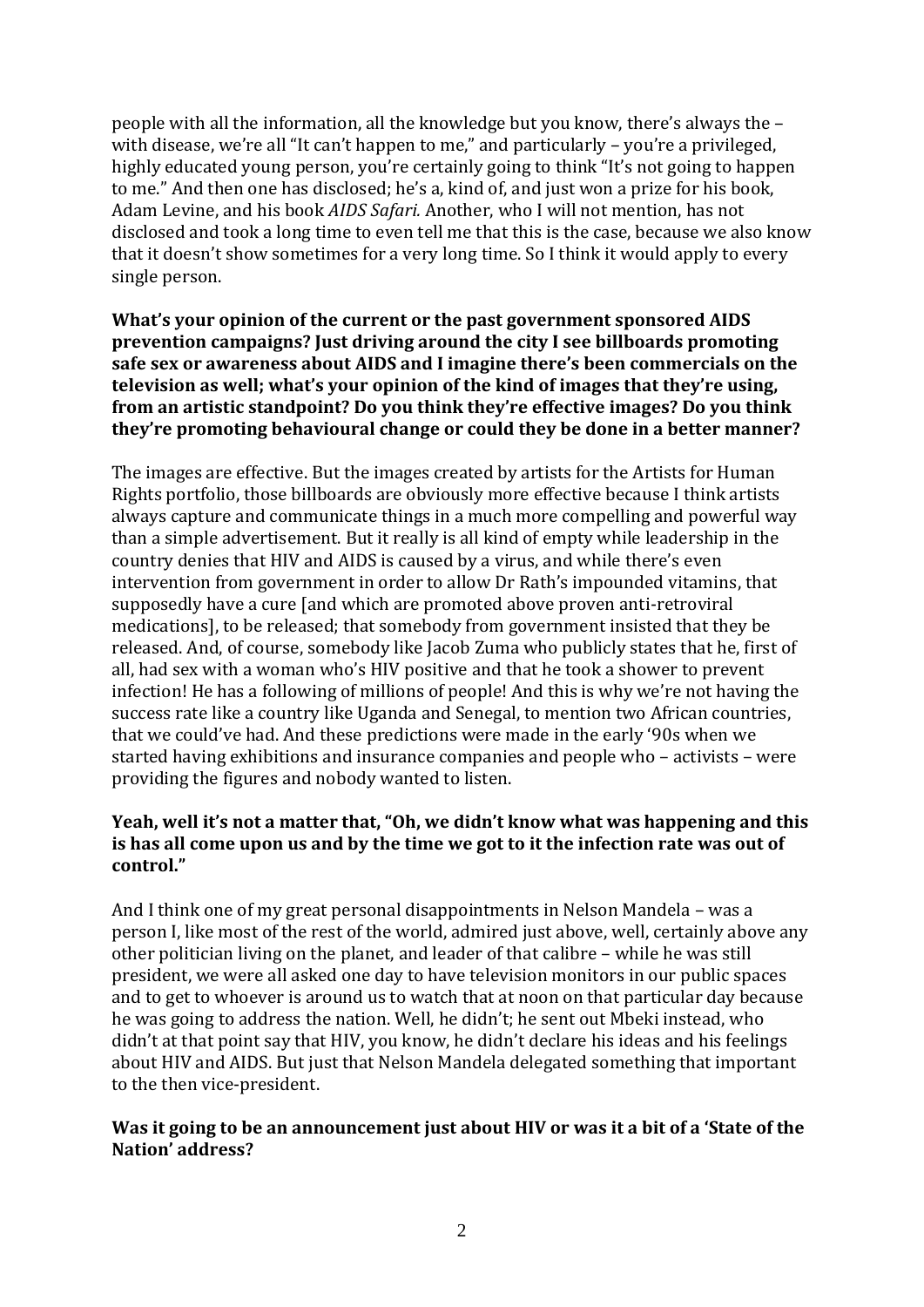It was a 'State of the Nation' address to alert people and to encourage people to, you know, be faithful, use condoms, all the things that we hear all the time and which people, you know, very few listen.

**That was my next question. A lot of the foreign money, foreign aid money for AIDS prevention, is tied to a particular ideology, which is the ABC model of abstinence, be faithful, use condoms a distant third; can you see those messages coming through quite clearly in the AIDS prevention campaigns in those billboards – not the Jan Jordaan's project, but the other things and the other commercials on television?**

The messages are clear but they can't take the place, as they've done in South Africa, of providing medication for people who are infected and whose lives can turn around as we've seen time and time again.

#### **What point have we got to in terms of getting access to ARVs for pregnant women and trying to prevent the spread of HIV through mother-child transmission? I know there was a push to give all mothers the anti-retrovirals.**

I'm not too sure that I have to statistics for that. I think you'd have to maybe speak to the Treatment Action Campaign or to someone who's more directly involved, or Doctors Without Borders.

#### **Yeah, that's easy enough to do.**

Or someone in the government.

**You've written a little bit about the exhibition that you curated for the Harvard AIDS Institute and which was staged at the International AIDS Conference in Durban in 2000, 'Artworks for AIDS', and you mention that very few visual artists in South Africa had been confronting the epidemic before that exhibition was held and you actually had to go out and commission works from people – and that's in 1999, or 2000. Why do you think that there was so little work going on in that area until that time?**

Generally, again we were living and we continue to live in a broader context of denial about – no matter how many statistics we see and no matter how much advertising – people are in denial. But in the early stages people were not so directly affected – the visual artists, I would have to qualify that, visual artists whom I contacted – and the people I contacted were artists who are socially engaged, obviously didn't look for work by artists who paint, you know, focus on still life or make more metaphysical works, works differently inspired. So I think they had genuinely not been directly affected and I also think that many of them – well, added to that was the fact that it is a contentious issue and it is oppositional to government and we have a new government and many South Africans are happy and proud about the new government so – and particularly the socially engaged artists – I think in one way they were tired because they had been socially engaged and battled for this, the political freedom and to now engage negatively with the government, because you cannot engage with the HIV pandemic without doing that – was probably not a comfortable thing for them to do. But as Willie Bester said to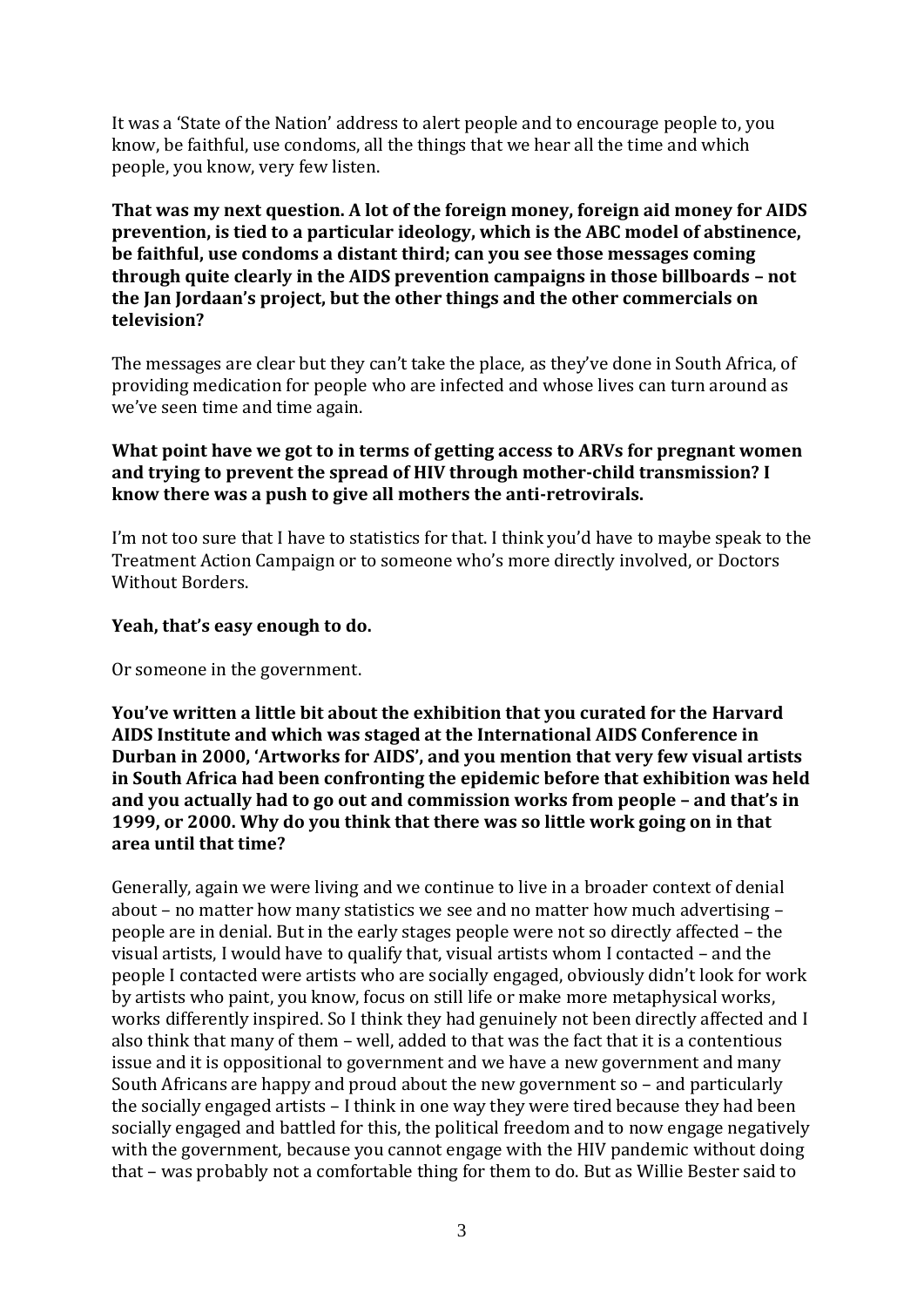me at the time, and really is a person of great integrity and honesty, he said, "I will make a picture of a clinic for you, and people visiting the clinic, but I don't know anybody who is HIV positive and who has AIDS." So and I think what was very important there was that some artists like Sue Williamson and Berni Serle – those are the two that come to mind immediately – continued to work along those lines, were then stimulated to think more about the pandemic. There are others, Hentie van der Merwe – I don't think Hentie lives in South Africa any longer though – have you been in touch with him?

## **No.**

Hentie van der Merwe and Andrew Putter started making works quite a long time ago, and Lien Botha. Those are the three exceptions.

## **And Gideon Mendel, I suppose, doing his photography.**

And Gideon, of course, yes. Since then it has changed, you know, and this is why I could have such a long list of works and get 500,000 rand from our department from our Department of Arts and Culture to acquire works dealing with the pandemic now because there's greater awareness and also people are more directly being affected and realising once again that art can play a role.



Willie Bester, *Landscape Crossroads*, mixed media on board, 42 x 87cm, 2000.

## **When you were initially commissioning those works around 2000, were they works that you purchased from the artist or were they donated by the artist?**

No, they were commissioned and they were paid with – by money from Bristol-Myers Squibb and then they were auctioned at Harvard AIDS and the money went back, so the artists were paid for their work.

## **Have you got an idea of how much money was raised at the auction?**

 $N<sub>0</sub>$ 

**'Cause it was 31 works, I think.**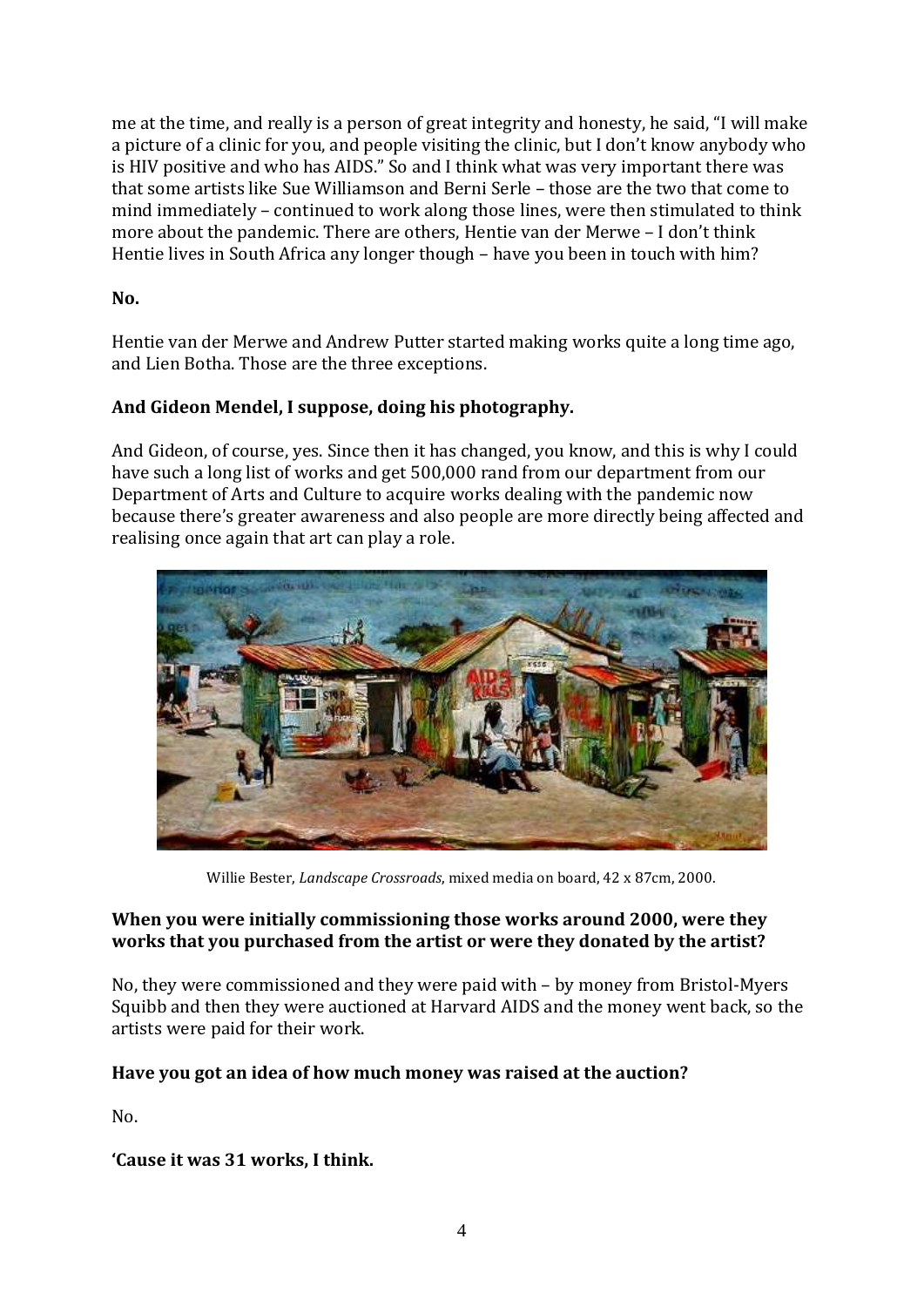Yes, everything was not sold because some of the works were quite difficult and they were mostly private collectors. A work by Sam Nhlengethwa did go to the Smithsonian Collection.

**I suppose that's the other answer to why artists are reluctant to engage with HIV as a theme in their work: it doesn't sell, except maybe to institutions who are interested in the history of their countries. An institutional collector is unlikely to buy a confronting picture about sexuality and AIDS for the foyer of their bank or, you know, whatever. And that's, I think, the case in America at the moment when so little work is now being made about AIDS. It's artists basically saying, "I have to make a living and I can't be making works about AIDS and managing to feed myself," so there's been a drop off in work being done there.**

Well, of course artists like Sue Williamson, Berni Serle and Clive van den Berg and many others don't only make work about HIV and AIDS – the same could be said about works that engage in a very powerful way with apartheid or with any other – with the criminal situation in South Africa, somebody like Lisa Bryce who was also a participant in that Bristol-Myers Squibb commissioning exercise; she's living in London. So we've also lost quite a number of artists who were involved in those early stages but who made work about HIV and AIDS and continue to do so but also make other work. So I don't think it can be an excuse not to engage with the pandemic.

## **That exhibition travelled, as I said, to the United States and was shown in Durban, I think it went to Geneva as well possibly?**

Yes.

## **Can you give me an impression of the audience response to the exhibition in those three places?**

Well, in Durban it was part of the AIDS conference so it wasn't shown in a gallery or in a museum and there were lots of tensions at the time around the big pharmaceuticals so there were days when stickers were – where the stores were being vandalised – I'm happy to say that none of the artworks were vandalised – but the stall certainly was vandalised with people opposing the kind of amounts that have to be paid and the seemingly, at the time, distant [pause] distance that the pharmaceutical companies held in terms of Africa. So it was quite hot at times.

## **And that included your exhibition, that is was getting funding from Bristol-Myers Squibb and – oh really? Ok.**

It was really not on show for very long in America, it was really focussed on the auction and I have no idea what happened in Geneva, I wasn't part of that, it was Bristol-Myers Squibb that took the collection there. But something – sorry if I can just – something very important came out of the exercise and that was the next phase [pause] yeah, American exercise that I did which was at Wellesley College and that was a direct result of the Harvard AIDS auction; Kyle Kauffman who's an economist at Wellesley College, he approached me and said "Can we do the same there?" They'd organised a big conference at Wellesley on the, more the social impact of the pandemic.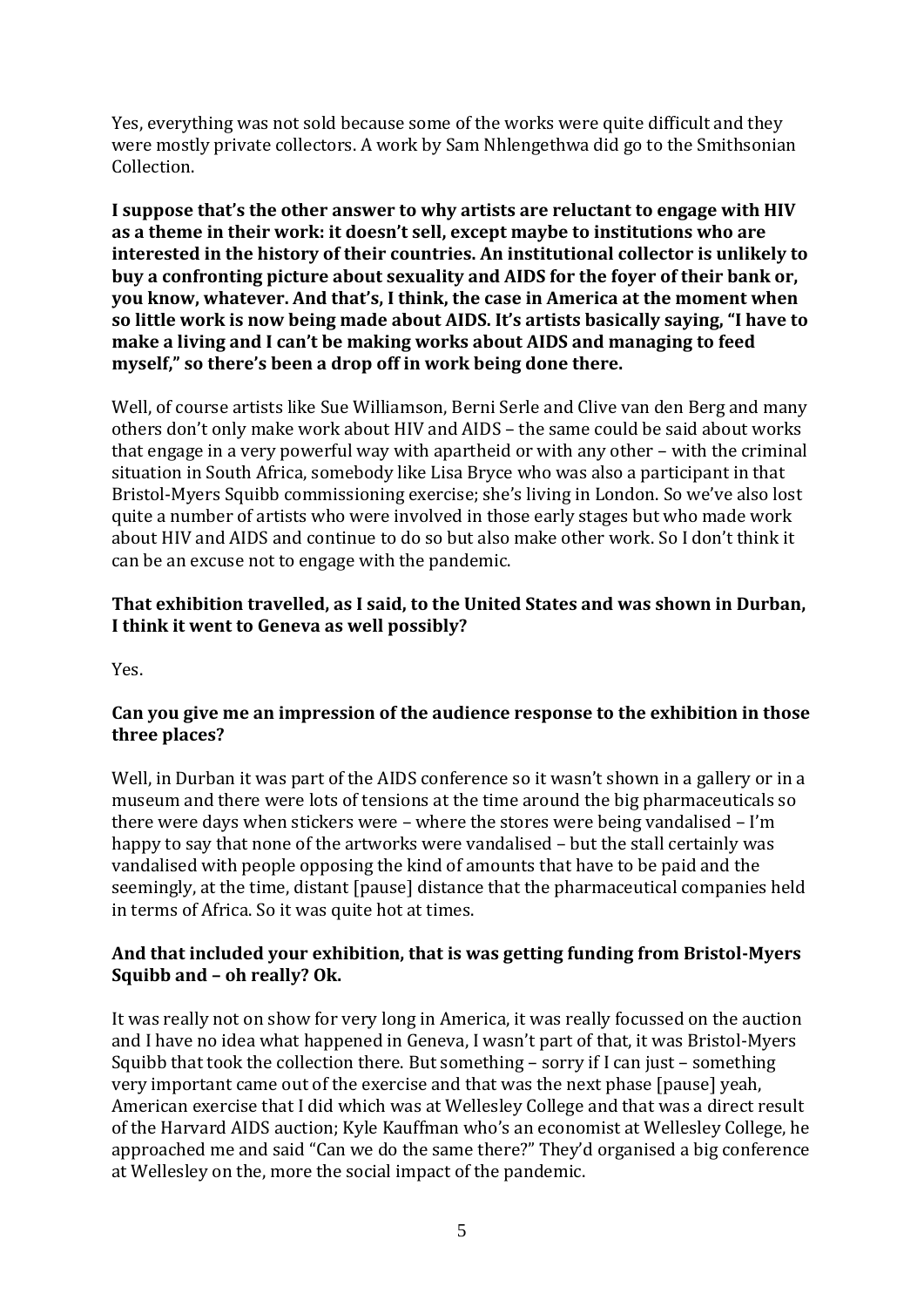### **I've read the book that resulted from that conference; it featured a chapter by Jeffrey Sachs, I think, as well.**

Ok. So that, again, using Wellesley money we commissioned some artists and – some of the same and some not, some different ones.

**Given now there has been two exhibitions in the United States that you've been involved in, can you discern any American influence on the work produced by South Africans? Are you noticing that South African artists are looking at the kind of work that even, you know, Felix Gonzalez-Torres was doing or Nan Golden or Keith Haring or even the ACT-UP graphic design sort of people were doing, and maybe incorporating that aesthetic into their work?**

Artists work within this global context so the influences are there. Many artists work with video, so I wouldn't say that there's any specific discernable influence, it's just that the tendency is towards video, photo-based work, installation work.

**Felix Gonzalez-Torres has a work which I saw in Chicago that's like a light-bulb installation: its a string of light-bulbs going up to the ceiling and coiling around on the floor, and the light-bulbs sort of go out and it's to represent the souls descending to heaven and it's about memorialising people with AIDS, or that's the way it can be taken. And then you look at Clive van den Berg's work where he uses the light-bulbs as well and he's got a piece that's like a wooden hand and the lightbulbs dripping through the fingers.**



Oh, I haven't seen that.

Clive van den Berg, *Leak*, wood, light bulbs, electrical cord, 2000.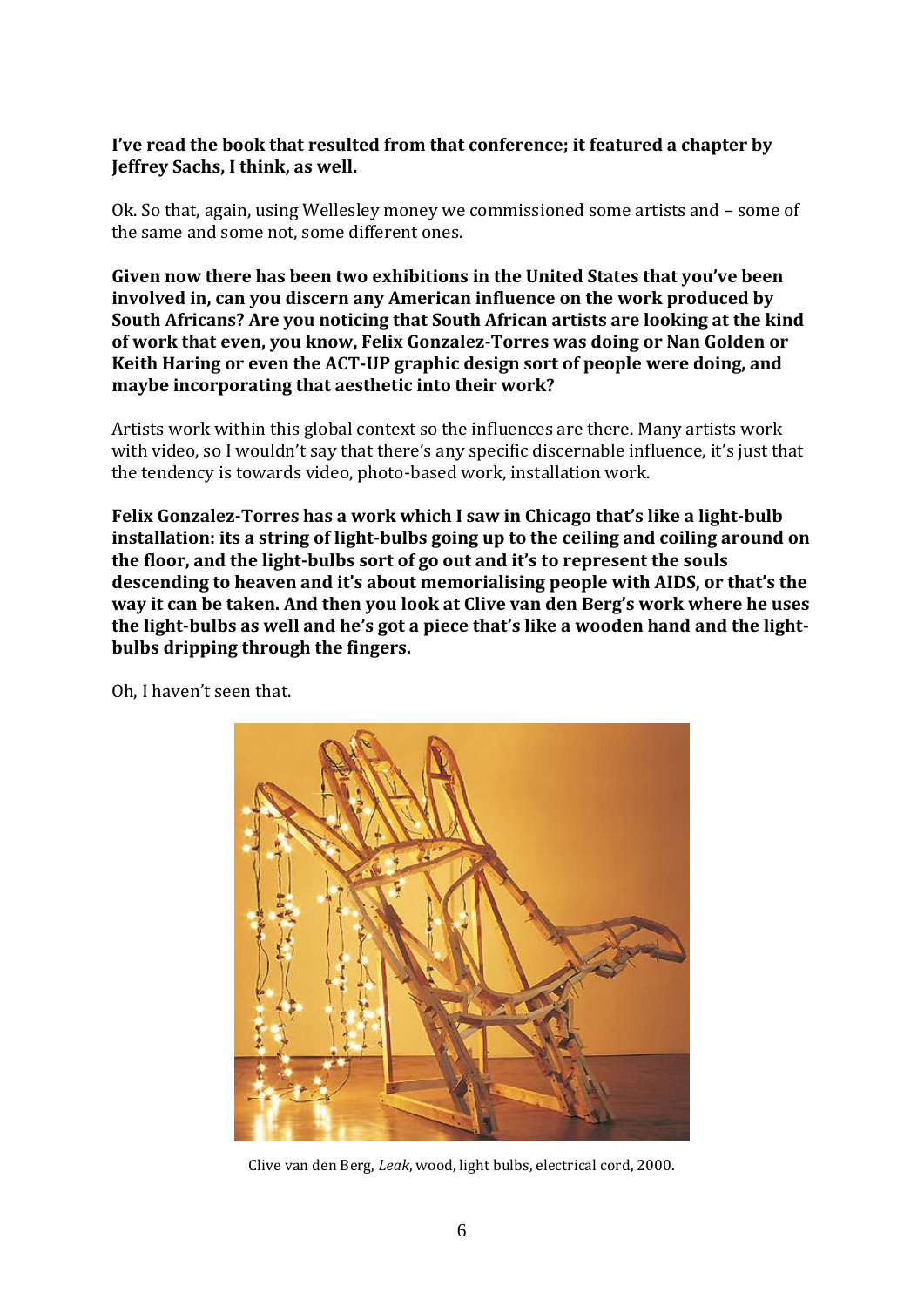**It's remarkable, you know, the links that might be made and if you wanted to view that work in an HIV context and this maybe being blood or life force dripping from a hand or leaking from the body; it is very interesting. And I asked Clive about that and he said he was familiar with Felix's work but he said in that particular piece there was no link. I'm interested because in Australia cultural production has been very much influenced by what's happened in America and we of course have experienced a very similar epidemic in that it's a homosexual epidemic, we've been relatively successful at stemming the number of new infections and the political response has been similar in each country and thus the artists have been, you know, directing their attention in a similar kind of way. And just from my observations here, I haven't seen that exchange and that's probably fair enough because you've got a different epidemic, a different government to deal with.**

And also it was a homosexual epidemic in the early stages but it's not longer – that's the area in which there's much more control than the heterosexual.

#### **Which do you think, of those two exhibitions you've been involved in, were the most successful or compelling pieces? And the artist – which work do you think really spoke most to you but also to the audiences?**

That's very difficult to say because the engagement in Durban was brief, it was a stand, and in Boston is was an auction and I just literally went for the auction. It was very – so it's easier for me to talk about the Wellesley project which was shown in different spaces at the college and certainly made a very important contribution to the conference itself and the work was subsequently shown here, which was for us important; we had the exhibition and, you know, we'd been doing HIV and AIDS exhibitions a lot since 1993, when we had the first 'Positive Lives' exhibition and prior to that we had a candle – we tried in the early days to get some of the quilts from the States – there was not a sponsor in sight, nobody wanted to touch it so we got one quilt from St George's Cathedral and a candle a very long time ago and then really got going with 'Positive Lives'. So when this exhibition was here and Gideon Mendel, we had Gideon's, which was a space where there were memory boxes and he was changing not the images on the walls which now included other African countries, unlike the earlier 'Positive Lives' – the photographs that were threaded in the middle of the room were changed because he engaged with people and photographed them if they agreed with and their story was part of the work, or just a hand or whichever made the person feel comfortable. And people would come here and play their musical instruments – it was open – and we used of course the exhibitions to educate our own staff and to draw in different groups, because without those active engagements, bringing people in, and sharing it through education – which one normally does with an exhibition – it's really rather an empty gesture to put works on a wall that deal with HIV and AIDS and leaving it as that.

#### **And so I believe for that exhibition you had some volunteer HIV positive guides who showed people through or maybe gave talks.**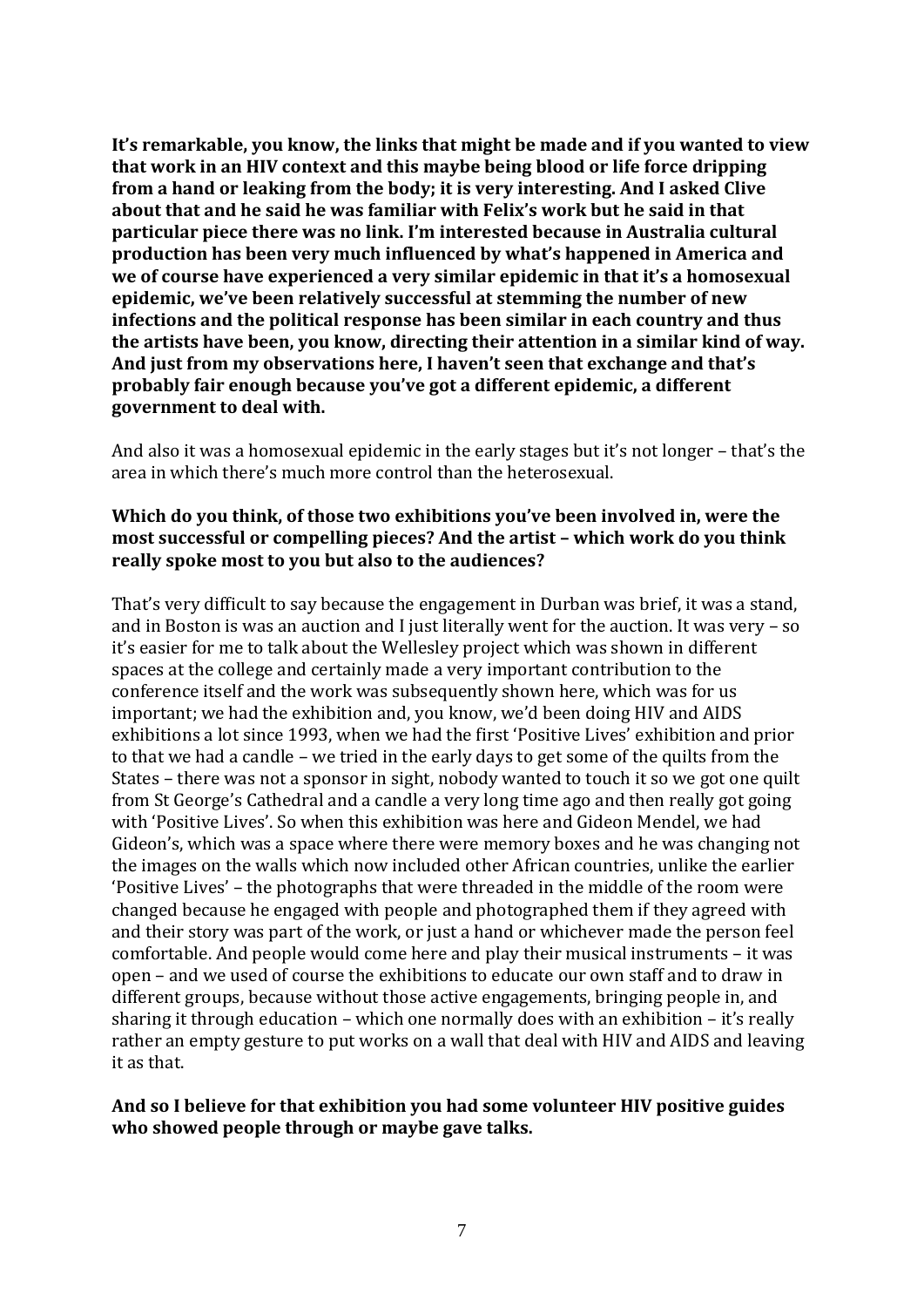And there was also an exhibition in the annex of Jane Solomon's project where women who are HIV positive or have AIDS worked with partners and they made these life-sized drawings…

#### **The body mapping.**

<u>.</u>

The body mapping. And it was really – and the women gave public talks, those who wished to do so which we organised through our friends of the gallery – and those were very moving and inspiring moments.

#### **So this is in 2001, I think?**

End of – no. Bristol-Myers was 2000, this was 2003 to 2004, this one happened.

#### **But the 'Positive Lives' one with Gideon's work here…**

Well, there's two – I think the first 'Positive Lives' which included Gideon was in – I stand to be corrected, we can check on it – it started in 1993. But that was essentially – it was a British initiative of which Gideon formed part and then it of course travelled the world, 'Positive Lives', and I'm just trying to see – you can fill that in with Gideon. [Pause] Oh yes, that was 2001, and the first one was '93, yeah, the first 'Positive Lives'.<sup>1</sup>



Gideon Mendel, **[**Samkelisiwe Mkhwanazi (left) is looked after by her mother].

 $<sup>1</sup>$  Mendel's photographs of the impact of AIDS in South Africa (collectively titled A Broken Landscape:</sup> Africa) form part of a larger project called *Positive Lives*, which photographically represent people living with HIV/AIDS throughout the world. The continually expanding exhibition has toured globally since 1993, and has now been seen by more than 2 million people world-world.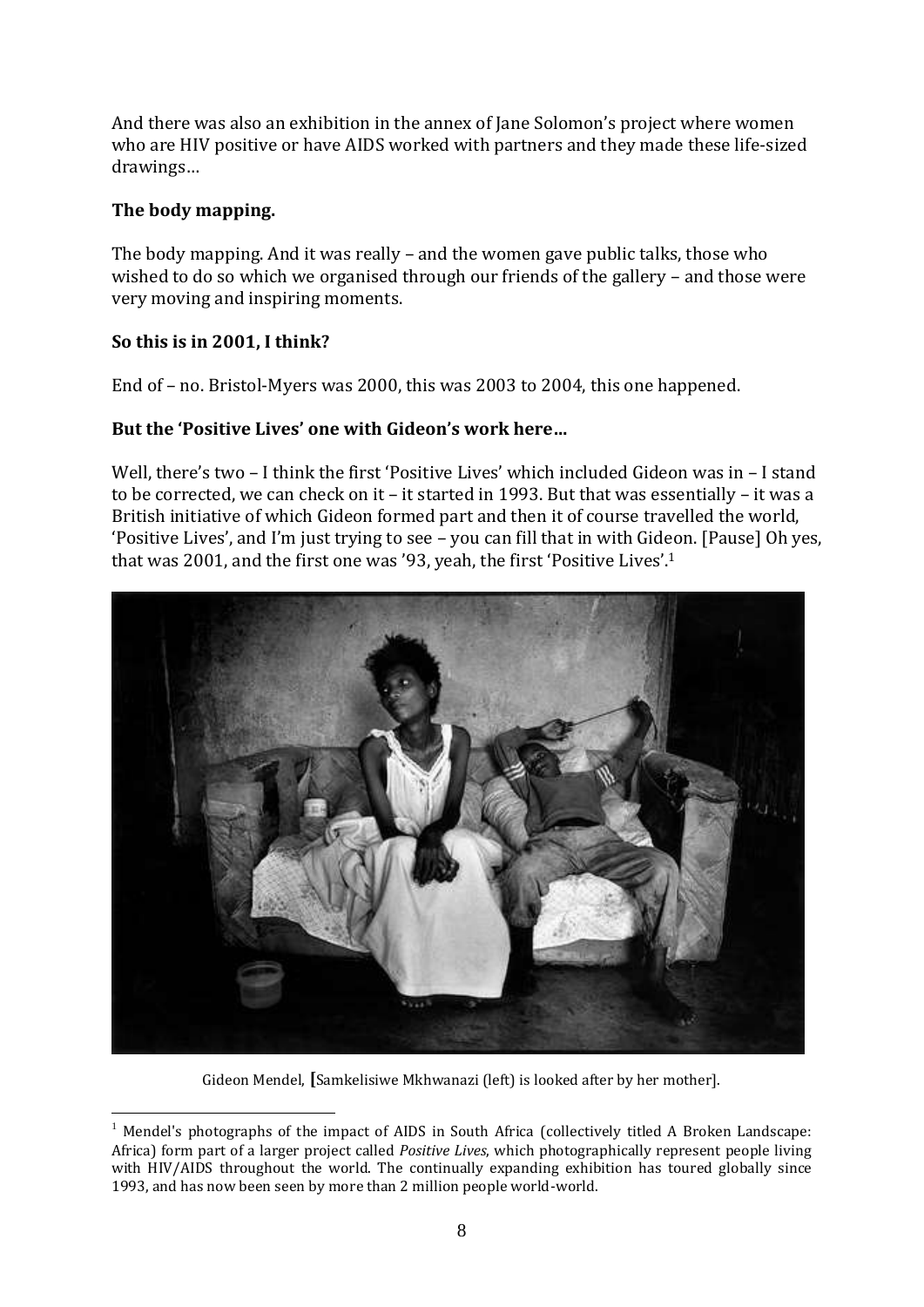**I know a little bit about what Gideon was trying to do there and what interests me was the way that he did involve people with AIDS themselves in the compilation, I suppose, of the exhibition and using them as, you know, active participants. [Pause] There's been criticism of some artists who are working with people with HIV/AIDS for the way they possibly exploit them as subjects for their own work and sometimes gain fame or win prizes and things like that because of that. I know Dianne Victor got a little bit of flack – I don't know if that's an Australian term – was criticised for her Smoke Portrait series and the way that, you know, she went into a hospice and photographed HIV positive people and then did their portraits. She gave back their photographs to them and she showed them the portraits and things like that, but I know that some people in Jo-burg were unhappy with the way that those people didn't come to her and ask her to draw them and that it happened the other way around. On the other hand, someone like Churchill Madikida has a family member with HIV/AIDS and he begins work from them sort of saying "Can you speak about what I'm going through and can you leave something, you know, can you make something which is going to be left of me once I die?" which is a different sort of process. Was any of that kind of criticism around when Gideon was doing his work? Did TAC, for example, have a problem with what he was doing, or was there a really good collaboration or involvement with those people?**

That was a very good collaboration and involvement because I think the need to work with the pandemic through art is greater than, sort of, academic debates – that's not to say that people must be exploited. It happens very often with photography – the poor, the destitute, the children on the street, so I think dealing with people who are HIV positive or have AIDS are not exceptions and some artists deal with the situations more sensitively and others don't. Somebody like David Goldblatt; I'm sure that Victoria Kobokana did not ask David to take her photograph, but he tells her story and says so much through that image when one reads the label of, you know, none of those beautiful, this beautiful Madonna and her children – that they're alive anymore, so I don't think that they would feel exploited. I think if you take snapshots and run away and exhibit them, that's a different, but I trust that serious artists wouldn't do that.

**And I think that's definitely the case with Dianne. I mean, she did go back and gave them photographs which she said they were much more impressed with than the smoke portraits – they didn't think the smoke portraits resembled their likeness very much.**

We've in fact bought the smoke portraits.

**Well, she showed me – she had two or three there – and they're incredibly fragile, she was saying that to transport them, she can only transport two or three of them at a time on the back seat of the car because if you just touch the surface of them…**

We've had to, unlike the way one conserves works on paper by not keeping them framed and keeping them flat, we've had to frame her works in a special way. There's some in the exhibition 'Second to None', so you'll see more.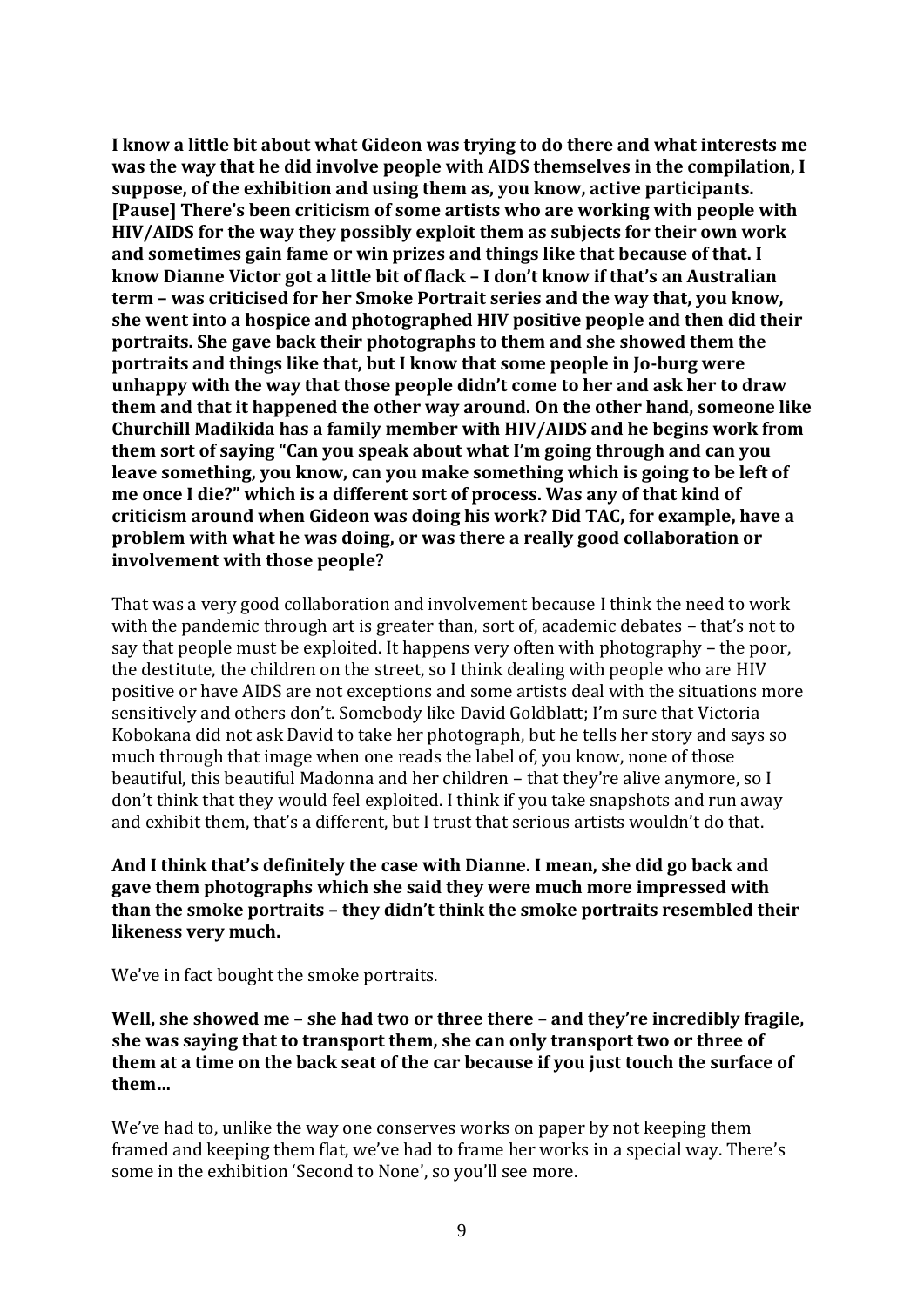**Do you know if any visitors' comments books have been kept from, say, that 'Positive Lives' exhibition in 2001, or the other exhibitions that you've had around HIV that I might be able to have a look at? Because I'm trying to gain an insight into audience responses and seeing if they are affected by the work or whether this is just an academic exercise where people paint things and it doesn't affect audiences. So I'm looking for evidence, be it personal correspondence or visitors' comments books, comments that they were affected by the work.**

I can certainly – we didn't have special visitors' books but I can certainly give you access to our visitors' books. I'll need to find them, you know, because that section is run by our property services division, so I can certainly find them for you.

### **And it would be easy enough I think to find critical reviews in the newspapers or the magazines or on the internet.**

You can – we have a library with extensive newspaper cuttings so you should be able to find things there. [Pause] Some of our – because International AIDS Day is on the 1st of December and some of the criticism that came from some of our more traditional stakeholders was that "Why have such a depressing exhibition over Christmas?"

## **Oh really?**

Yeah. So people were unhappy and the response is that, you know, this is, you know, we try, if not here, in our other Iziko sites – last year we didn't do anything here but there was an exhibition at the Castle of photographs. So we always try to do something within our museum structure and I'm doing one now with the recent acquisitions for the 1st of December and it'll be a small exhibition, but it's certainly going to stay up until next year.

**I'd just find it hard to respond to that kind of criticism. I'd be saying, "Well, of course it's going to be at Christmas time, it's going to be at Easter time, it's going to be in July and this is because it doesn't go away." [Pause] We've jumped ahead from where I was heading because we've already talked a little about the 'Positive Lives' exhibition, which is fine. During that exhibition, I think there was a closing ceremony in April 2002 and I think there was a launch of Gideon's book,** *A Broken Landscape***, which has been described as being almost like a political rally – speeches were made etc. – can you remember what I'm talking about there and are you able to describe what it was like?**

Well, Gideon is a very political artist and one of the exciting aspects about this venue is that it is right next door to parliament. Whether all this activity and the people and the ceremony and the publicity had any impact on parliament, I doubt very much, so you know, one can't – for us it was certainly wonderful, we enjoy rituals here, we have some Sangomas at some openings where relevant, when we have beadwork exhibitions we have makers and we have the blessing of the exhibition by the people who participate or whose culture is represented in the exhibitions. So for us and for those who attend, these are very powerful moments and we, this museum, we like to engage politically. What broader effect it has – when I say broader effect I think there are two things: I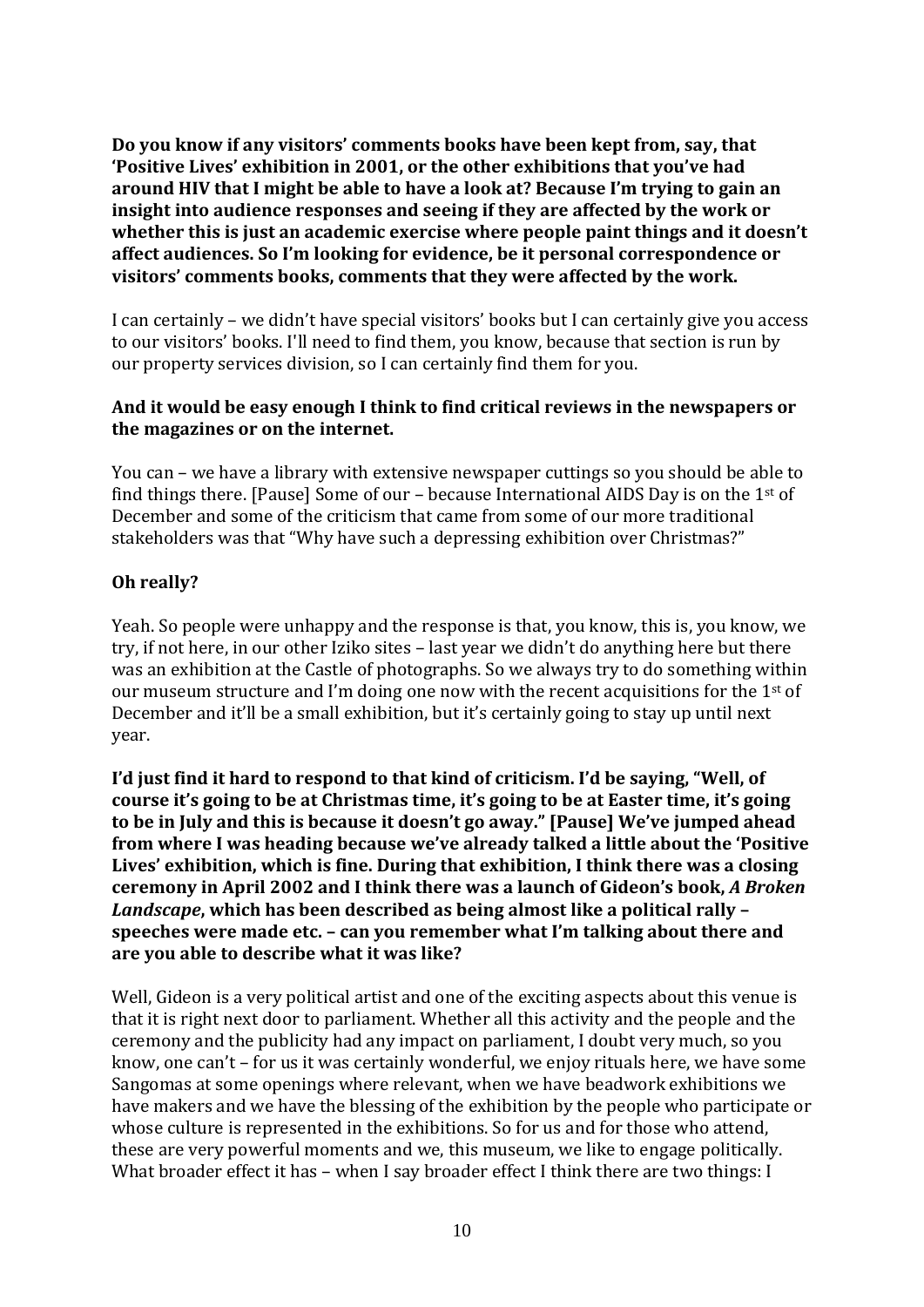think there's on the one hand there are the people who are actively, who are affected and who are active participants in the process and what the body maps or the ceremonies or having their stories on display, what that might mean to them, in a sense of release and empowerment as individuals and acknowledgement. Some of those body maps are so beautiful; the drawing and the use of colour and mark, they're just so – and those women interestingly, as you probably know, there was only one man in the beginning and he kind of disappeared – didn't continue. So, but these women have become known artists for their work and I think that must – so the idea is if one can make small differences – through art, or through this museum or through Gideon's political activism, we're not going to turn the pandemic around, we have to be realistic about that, I don't think we've had any influence on the powers that be next door, but little changes, little interventions, changing people's lives perhaps in a small way and using this great and powerful institution can make a difference. And that's not only about HIV and AIDS, this is something that we really do believe in. So I do believe that everything that we do and did around – they made a difference, big or small.



Gideon Mendel, *Breaking the Silence* [protest demanding access to drug treatments organised by the Treatment Action Campaign], 2000.

**Commenting personally about consuming this work yourself, can you highlight instances, or has it been the case, that by experiencing the artwork you've had your own perceptions changed about the epidemic? Has reinforced or changed your own particular attitudes or behaviours or has it maybe even helped with your own grieving process or sense of loss or sense of frustration?**

Well, as you know from what I've written, my work and my interest really was, came from personal loss in the first place, not the other way around. So it was a very dear and close family friend; it happened very early, 1992, a person who came from a conservative Afrikaans family and who would not want acknowledgement or public use of his name. So that was a painful and direct experience and, I think, certainly starting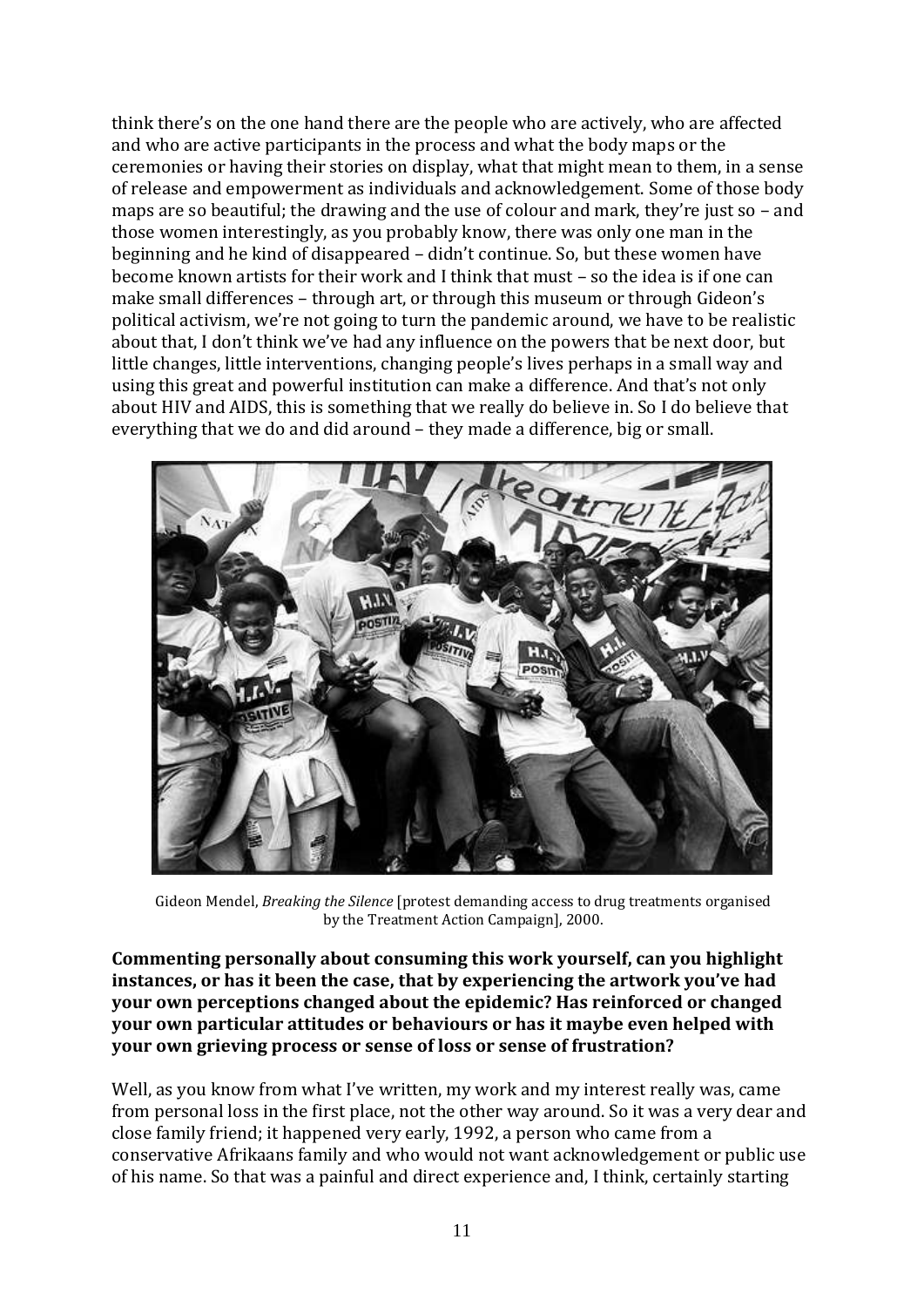and continuing [my involvement in the area], still is in memory of him, not born of anger. My anger is directed at people in power who're not fulfilling – and a sense of responsibility then to see what one can do through your own work and through active participation and the – so I do it in memory of that person still and will continue to do so because it's still very sore. Ok. [Pause, choking back tears]

#### **How, by viewing works, maybe by viewing Dianne's portraits or walking through Churchill's installation of** *Status***, does any of that work help you deal with the sense of loss that, you know, that you are experiencing?**

I think that – I have this great belief in what artists, be they visual or music, but particularly visual because that's my field, what artists can achieve and so to have, to see through the projects that I've started with other people and been very fortunate that these opportunities have come to me – I'm very grateful that the opportunities have come to me and the first one, the Bristol-Myers Squibb one, certainly not through reputation, but through the fact that the person, they had to find somebody to do the exhibition, knew my daughter and she thought, "Oh, well Catherine's mother is in the art world, maybe Catherine's mother can do it?" and of course that's kind of a divine intervention. And just to see the extraordinary work that artists have produced and that the, yeah, the way that more and more artists are working with the pandemic and that the work that we've done is acknowledged by a special grant from the Department. I feel that one is achieving, that something is happening and of course it helps to – not to deal with it with a sense of personal loss I wouldn't say, I think that's a very, that's a very hard thing, but just to continue to honour this person and others who have followed and who hopefully will not follow very soon to somehow make – my disappointment really has been in the new generation of people whom I know who have not taken precautions and have not got tested in time or early enough – that I can't understand, there's an incomprehension about that, people who have everything at their disposal. But you know, we can't – it's not judgemental, it's just through lack of understanding. So I will continue to do this work because I do get a lot of – my sense of responsibility and wanting to contribute to society through the museum and personally is inspired and satisfied at the same time through the work.

## **You've been working in this area for quite a long time now and you're aware of different issues and you've seen a lot of work which has obviously inspired you and affected you; do you become blasé when you see a new work, say by Churchill or Dianne or – are they still able to bring something new and fresh to you and make you see things in a new way?**

Indeed, and they, the artists inspired me to make applications for this grant from the Department of Arts and Culture because without the work I wouldn't have, you know, I wouldn't have just gone – I knew that there was a body of work, and significant work, and the different ways in which artists express themselves – Churchill, and I was privileged to be taken through his exhibition when he had it at Michael Stevenson by Churchill to explain and to understand better and feel that sense of personal loss.

**What about hope? We know from research done in the United States and Australia that communities and people who can't envisage the end of the epidemic or an end to their own sense of loss and grief and suffering, that those are the people**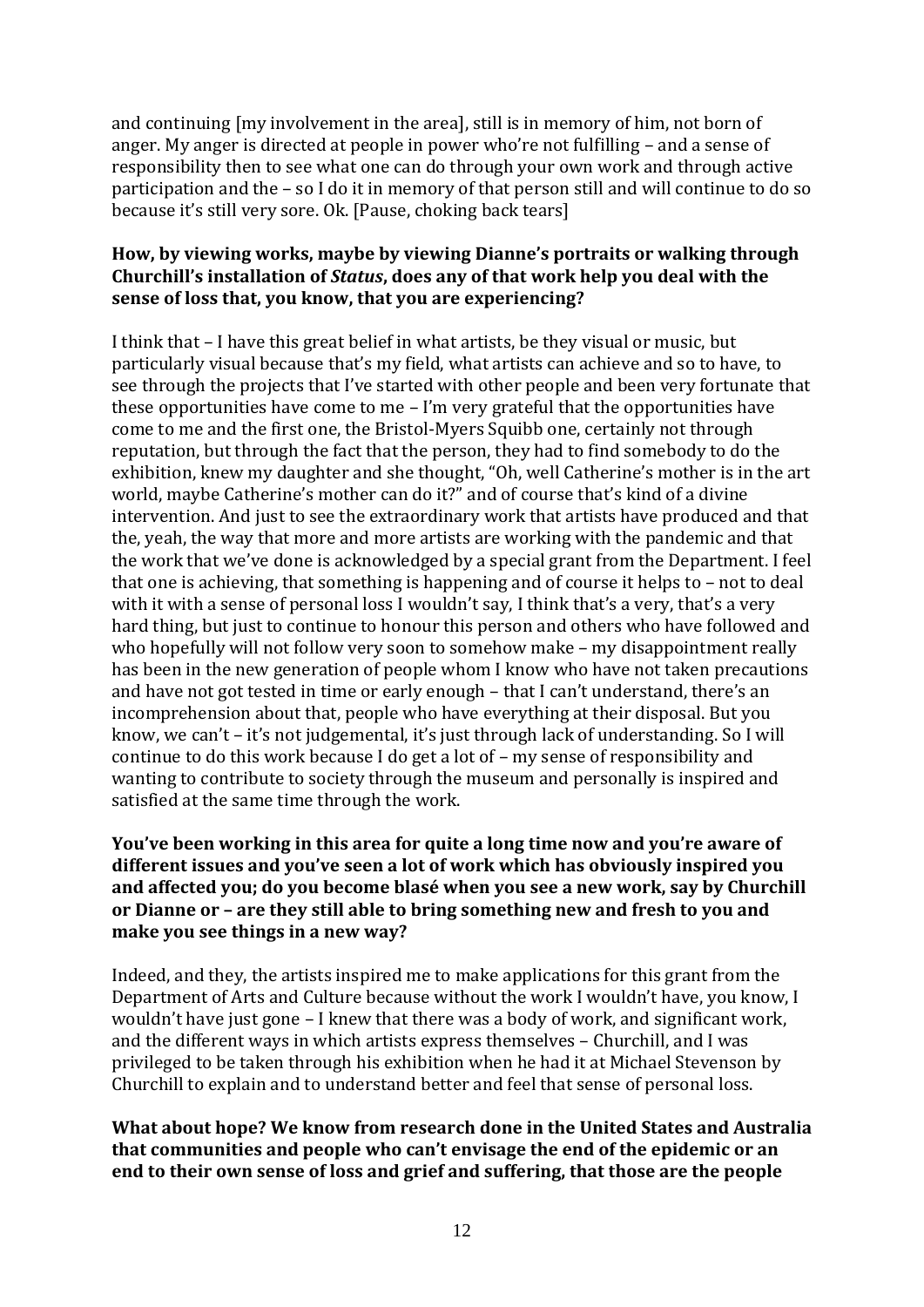## **most likely to become infected, they develop a kind of fatalism, a despair, "What's the point in keeping on going if our community is dying anyway?" What way can artists intervene in that process and inspire hope, and can you think of any particular works or even exhibitions that give you a sense of hope?**

Well I think there one works more directly, I think more directly of people like Kim Berman who goes way beyond her own work with her projects, somebody like Gideon Mendel, somebody like Andries Botha who made a work for Wellesley but who, to my knowledge, hasn't produced any other work, but who worked with a group of women in KwaZulu-Natal where they could tell their stories in embroidery. So I think at – they're South African artists are so wonderful, those who do engage that way and I think that those are the projects that are going to really make the difference and provide the hope, or at least give people the sense that they're leaving something behind if they are dying. And I think if each one of us – I'm an optimist by nature – if we all begin to develop the feeling and the want, the desire, the real desire for this pandemic to end, at metaphysical levels it can happen and it will happen because all catastrophes get to a point where they turn around. It's just awful for the children who – the AIDS orphans and the little ones who have to take this extraordinary responsibility of the old people.

#### **This new category of the child-headed household is pretty awful.**

And there's not enough being done now that we cannot do through art. Art has a role and I firmly believe in that role but the role is first of all that of government supported by NGOs and the private sector, but the leadership has to come from government.

## **Do you know anyone who is writing on this kind of history, the history of South African responses to AIDS in artworks – graduate students or…?**

No. I occasionally get an email from somebody but I think Cal at UCT, I think there's – what is it? She was part of the Wellesley [pause] seminar as well and the body maps came through that unit at the University of Cape Town. That there's more writing being done, I don't think that there's many postgraduates, certainly not that have come my way, much postgraduate work in the visual arts that occasionally I get an enquiry and I direct people but I think the work, the writing is being done elsewhere.

**That is interesting because in American universities and American art magazines there's a proliferation of writing about AIDS related art and yet here it seems there's an even more impressive body of work to deal with yet there hasn't been a response from academics. But it's possible that historians, and it's generally art historians who would engage in this kind of work, that this is still too recent for them, they're used to looking into the distant past.**

Yes, and even our art historians are quite engaged in what happens in South African art but somehow, you're quite right, I think it's too difficult still and it's – really the problem lies with government because, you know, people in the art world are mostly progressive people and it's not politically correct and fashionable to engage or to oppose government policies, particularly not as a white person. Of course, the outstanding example is Pieter-Dirk Uys who opened this exhibition and who wrote the little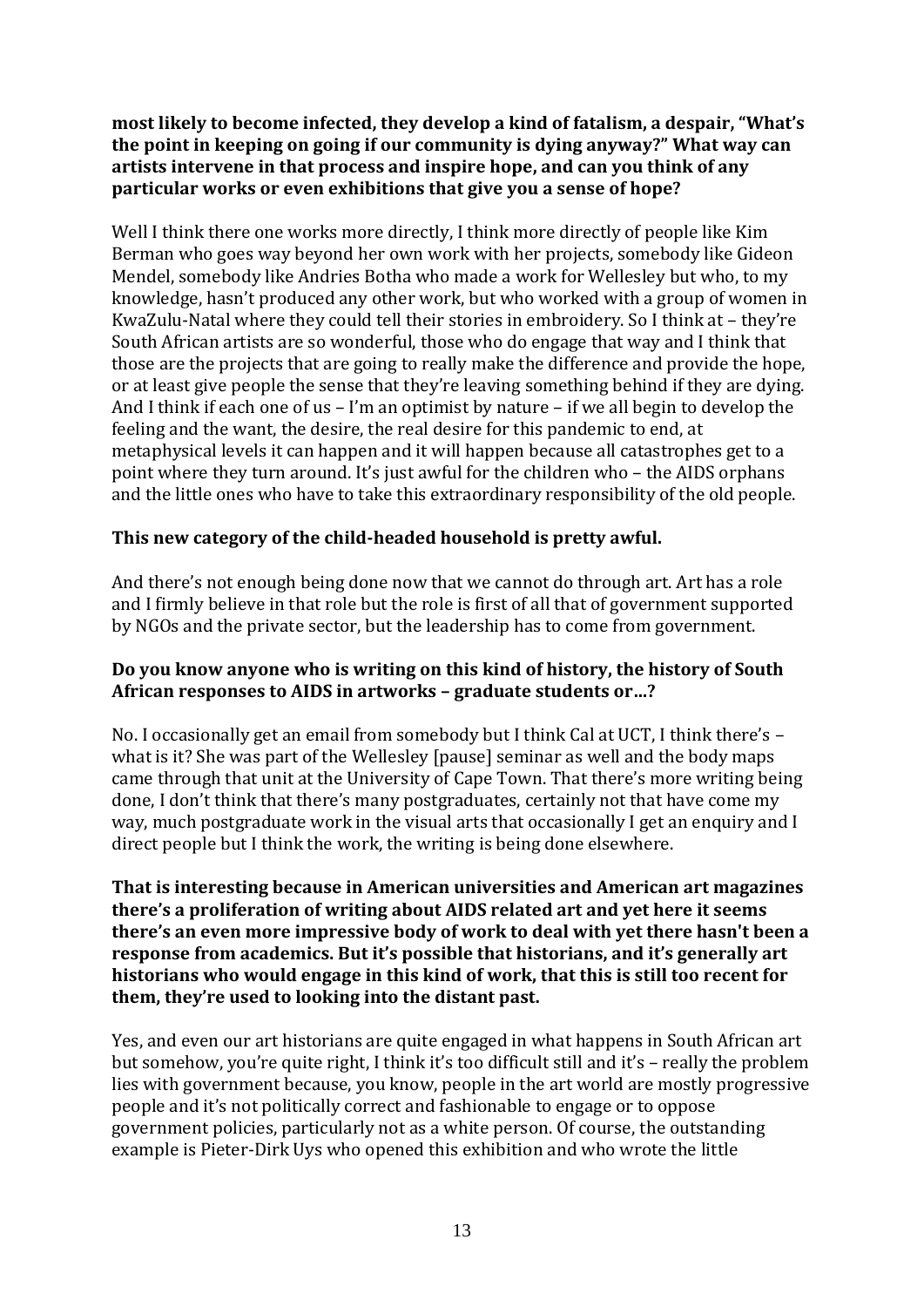foreword for it, through his plays and also through his performances and somebody like Shapiro, they're just role models.

### **Instead of applying to the Department of Art and Culture for funding, what is the chance of applying to the Department of Health for funding and framing art as sort of public health intervention, rather than culture? What's the likelihood of an application like that being successful?**

Well, HIV and AIDS is supposed to be a national priority and the Department of Arts and Culture likes to see itself as participating in that national priority, so for me that and the way that the money is being used [it made sense in applying to the Department of Arts and Culture]. I think if one were to have an organised – and this is something that still needs to be done – a big exhibition of South African work dealing with HIV and AIDS, one could perhaps go to the Department of Health. One could certainly go to the National Lottery and I think that application would be successful. How long it would take to get the money is another question.

## **I've been reading about the gross delays in…**

I applied to the Lottery for acquisitions because our own budget, just acquisitions, our own budget, well, not just acquisitions, they're very clearly motivated for in detail, but we have found that that is a better way than to apply for an exhibition because the exhibition could come and go and you don't have the funding whereas with acquisitions you may lose some of the works, but if they're major expensive works, they're likely to still be there two years, three years later. Otherwise one can always find other works that are similar, so that's really the route that we've gone successfully, whereas with the Department of Arts and Culture this, what they call transformation money, is usually unspent money that then has to be spent before the end of the financial year, the 31st of March, so one is quite sure that the money will come early in April.

## **Are you aware of the exhibition that was held in Australia in the mid-1990s, it was curated by Ted Gott at the National Gallery of Australia and it was called 'Don't Leave Me This Way: Art in the Age of AIDS'?**

 $N<sub>0</sub>$ 

**There's a wonderful catalogue, it has essays and everything and it was a very early exhibition in Australia's National Gallery. It was financed by the Department of Health rather than our Department of Arts, and the National Gallery got \$250,000. The exhibition consisted mainly of Australian art and American art and British art at that stage, I don't think any African art at that point; it was 1994-95 but they started getting it together earlier than that of course. And it's just interesting that it was funded through the Health Department as a public health intervention. It was an expression of the government sort of saying that AIDS needs to be fought on different fronts, not just health and not just by doctors but by cultural workers as well. And it's in our National Gallery, which is in Canberra; hardly anyone lives there, but a lot of people travelled to the exhibition and they had, I think, about 140,000 people go through the exhibition. It was one of their most successful contemporary exhibitions that they'd had. And I was speaking**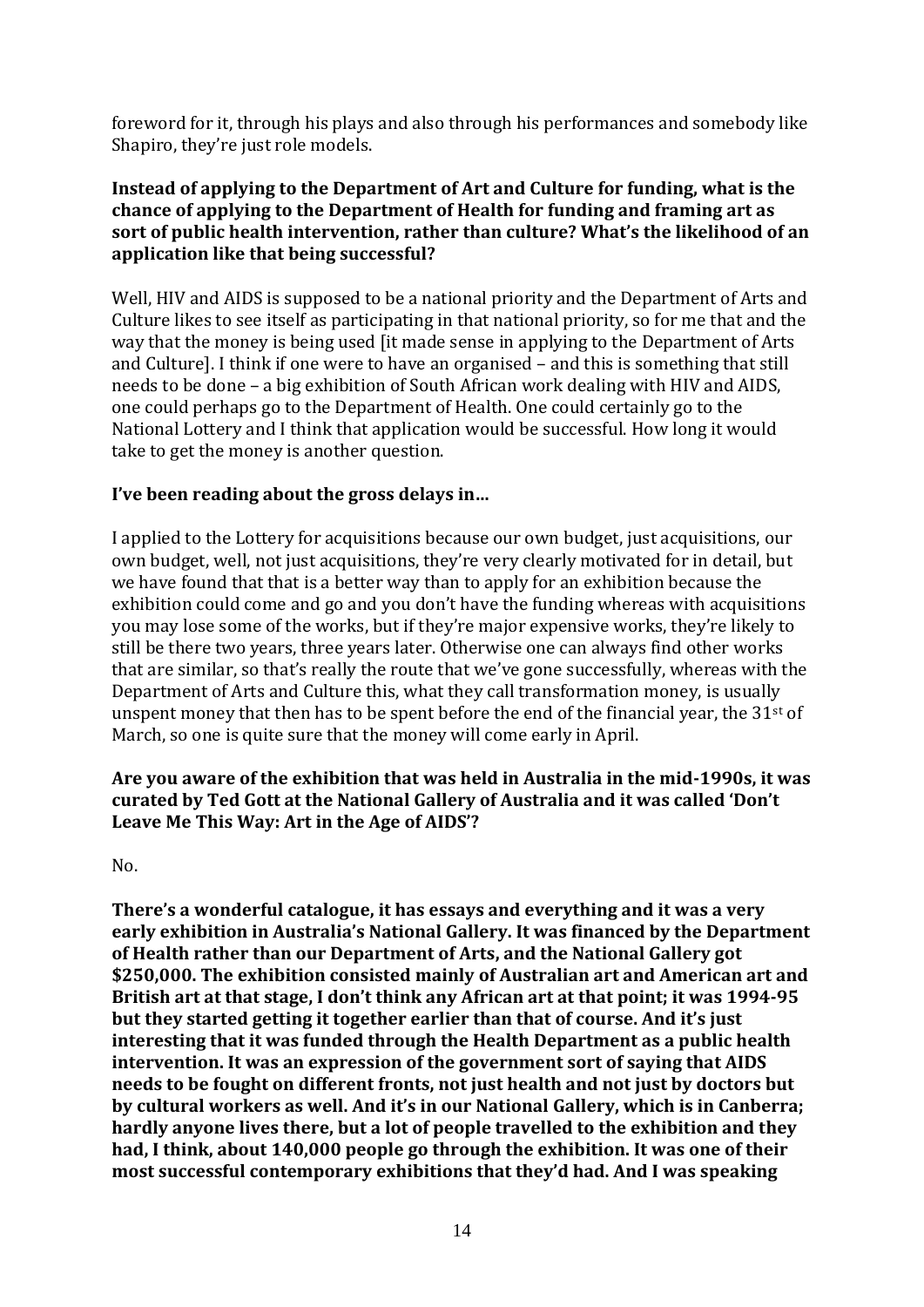**about this to people in America when I went there, and I've interviewed art professionals and artists in America, and they were staggered that an exhibition like that could've been held with government funding – it was very sexually explicit, very confronting, critical of government and they said in their country there would be no chance of that sort of happening, particularly in the premier arts institution in the country. So you should definitely try to find the catalogue. Unfortunately I don't have one with me at the moment.**

Maybe there's a web address or something that you look up?

## **It'll be on Amazon.com as well, you'd be able to get one through there or even contacting Ted Gott directly – he's now at the National Gallery of Victoria. It was a fascinating show.**

I think you're very lucky; your Department of Health is very different from ours because I don't think that with our current Minister, you know, that's [possible] – and with Zuma suing ... I have to say that in this selection of works [recently purchased by SANG], particularly Shapiro's cartoons, we didn't [worry about] what government might think; we will display the works and take whatever consequences there are. I'm not surprised that an American institution wouldn't do similar because America is not a democratic country and people lose their jobs, you know. I mean, I've done extraordinary things here and I'm still here, [even] with the previous government and with this one, and I got into trouble but you still have a job and you still carry on and you still don't do as your told and we're funded by central government so… But that bigger exhibition [I hope will happen here] I'm glad, because one needs to sometimes be reminded of what still needs to be done, and I say still needs to be done because I'm still here for just over two years, so even if one starts things, that we still have to do a big…

## **What happens after two years? You're heading off into the sunset?**

No, I have lots to do. I like to write and so I will be writing. I can perhaps do some art reviews again and art criticism that I'm not able to do in my current position. I used to do that before I came. [Pause] Well no, I can think of lots to do.

## **And you lectured in architecture before, in your past life; do you still retain an interest in that? Do you ever get an opportunity to teach?**

Yes, that's one of my great frustrations from time to time. I'm an architectural historian, not an architect, but as my head of Department at Wits said, I'm an architect by osmosis because I spent almost ten years there – he was a firm believer that architects should know about the history of art and history of architecture so we actually had a full five year course of history of art and architecture that I started with two of my colleagues and that was a fascinating. By the time the students handed in their sixth year dissertations, of course they knew a lot more about architecture – the making of architecture – than I did; it really was an osmosis of history and practice. But, yeah, the profession remembers me, they invited me to open their exhibition of paintings at the Association for Visual Art last week. I don't know that they're going to be inviting me again. [Laughs]